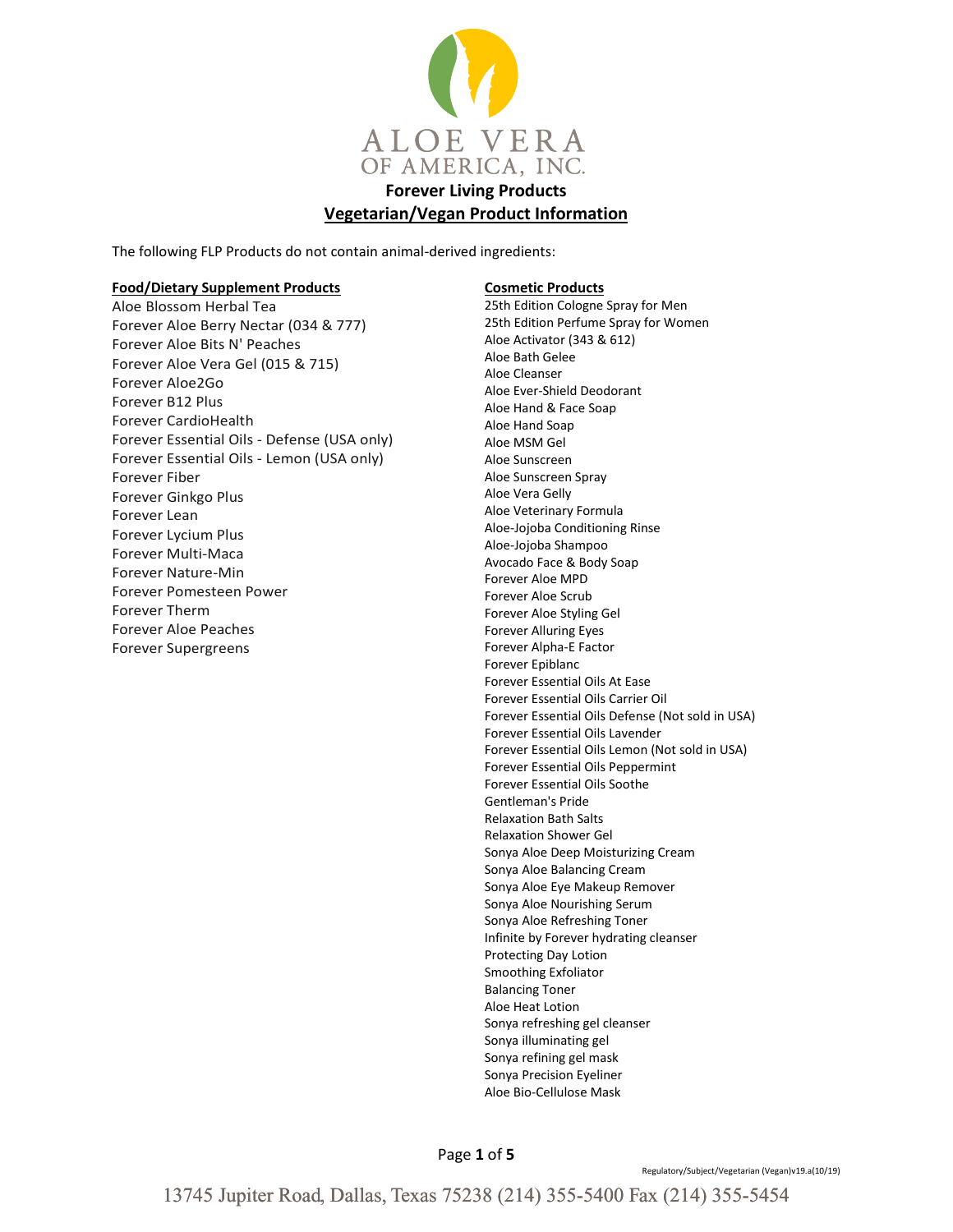

The following FLP products contain ingredients produced by honeybees but otherwise do not contain animal-derived ingredients:

### **Food/Dietary Supplement Products Cosmetic Products**

Forever Absorbent-C Forever Bee Honey Forever Bee Pollen Forever Bee Propolis Forever Fields of Greens Forever Gin-Chia Forever Royal Jelly

Aloe First Forever Aloe Lips with Jojoba Forever Bright Toothgel Forever Marine Mask Forever Hand Sanitizer Forever Sun Lips Sonya Hydrate Conditioner Sonya Hydrate Shampoo Sonya Volume Conditioner Sonya Volume Shampoo Infinite by Forever restoring creme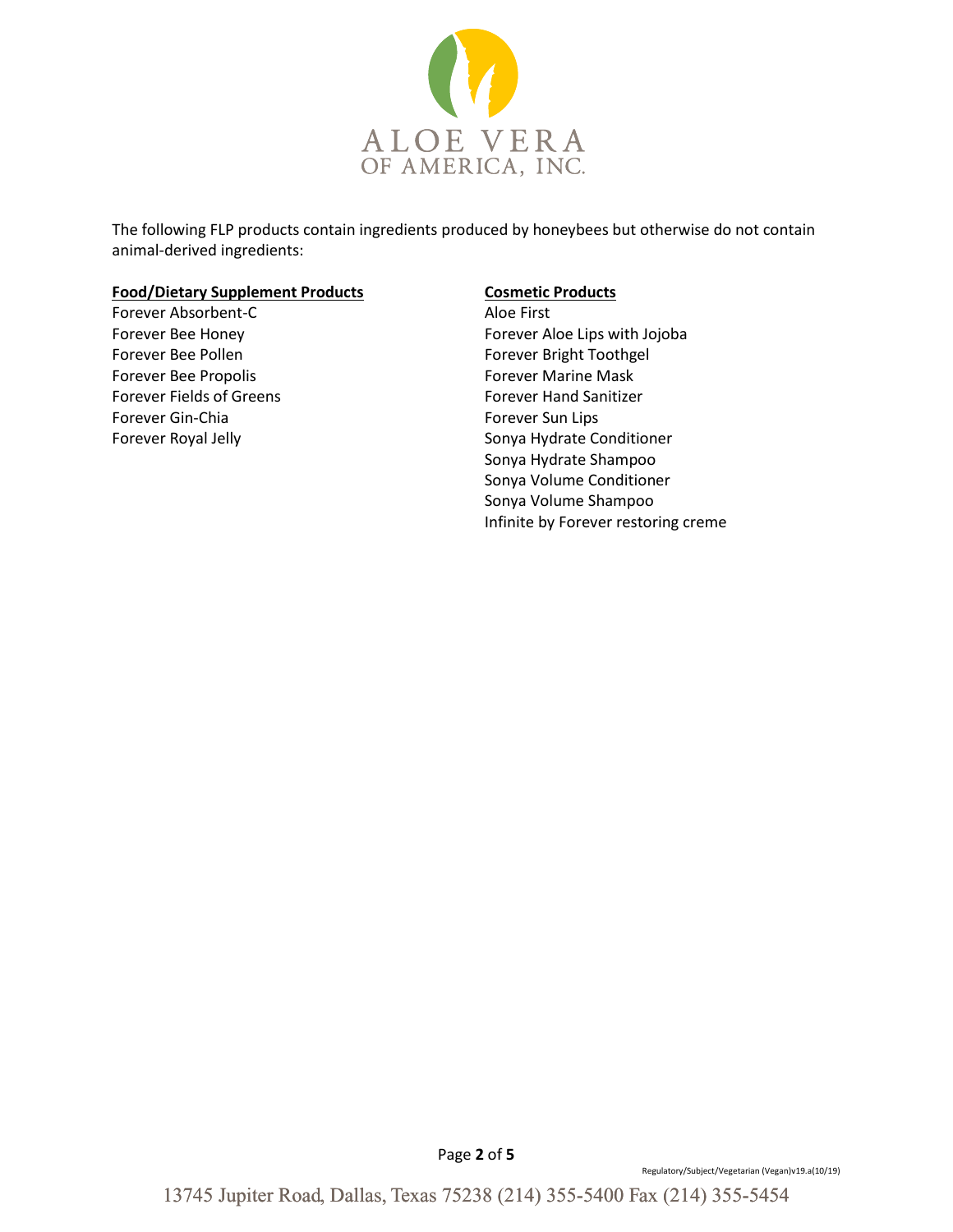

The following FLP products contain Vitamin D produced from sheep's wool but otherwise do not contain animal-derived ingredients:

# **Food/Dietary Supplement Products**

ARGI+ Forever Calcium Forever Daily Forever Kids Forever Lite Ultra with Aminotein Vanilla Forever Lite Ultra with Aminotein Chocolate Vitolize Women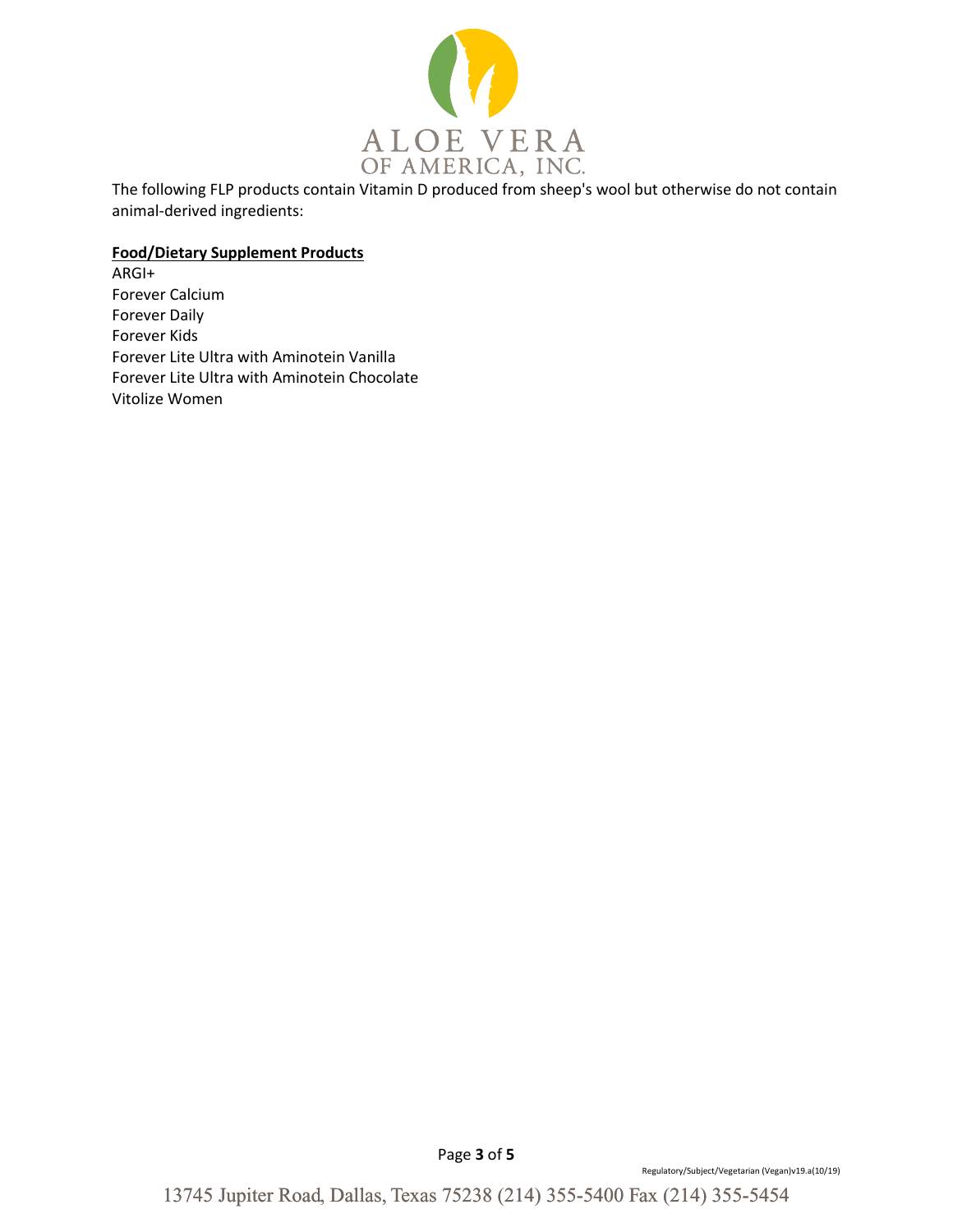

The following FLP products contain milk derived ingredients produced from cows but otherwise do not contain animal-derived ingredients:

## **Food/Dietary Supplement Products Cosmetic Products**

Infinite by Forever firming serum

Forever Pro X2 Chocolate (519) Forever Pro X2 Cinnamon (518) Forever Fast Break (520) Forever Active Pro-B Forever Immublend

Page **4** of **5**

Regulatory/Subject/Vegetarian (Vegan)v19.a(10/19)